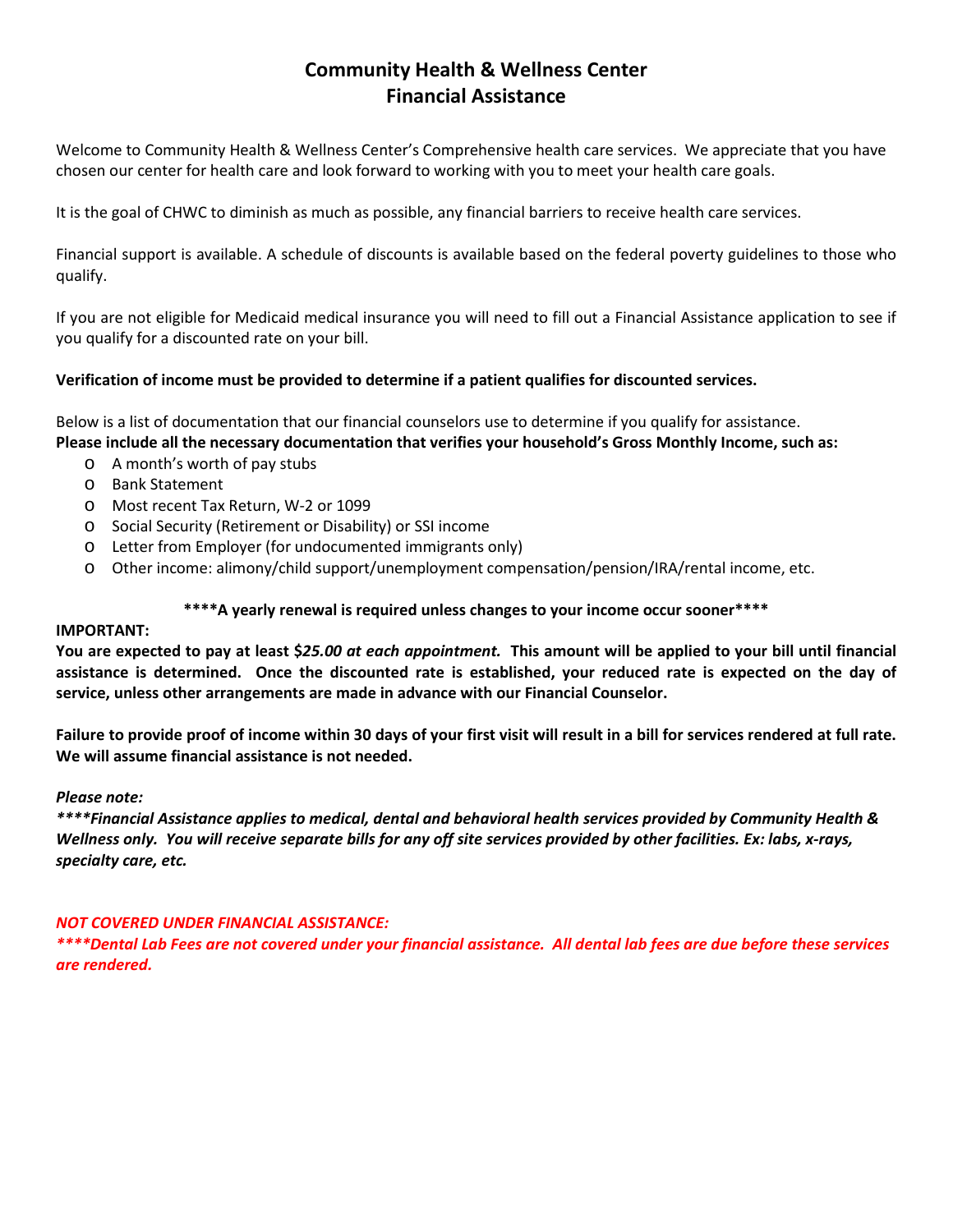# **Community Health & Wellness Center Confidential Patient Financial Statement**

| Social Security#:                                                |        | DOB:        |           |
|------------------------------------------------------------------|--------|-------------|-----------|
| Name:                                                            |        |             |           |
| Address:                                                         |        |             |           |
| City:                                                            | State: |             | Zip Code: |
| <b>GROSS monthly income: \$</b>                                  |        |             |           |
| Provide us with the best phone number we should use to call you: |        |             |           |
| Home Phone:                                                      |        | Cell Phone: |           |

| Marital Status: single married divorced widowed | Number of people living with you: |
|-------------------------------------------------|-----------------------------------|
|                                                 |                                   |

## **Please list family members and/or people that live in your household and their income:**

| Name:                        | Name:                        |
|------------------------------|------------------------------|
| DOB:                         | DOB:                         |
| Relationship to patient:     | Relationship to patient:     |
| <b>GROSS Monthly Income:</b> | <b>GROSS Monthly Income:</b> |

| Name:                        | Name:                        |
|------------------------------|------------------------------|
| DOB:                         | DOB:                         |
| Relationship to patient:     | Relationship to patient:     |
| <b>GROSS Monthly Income:</b> | <b>GROSS Monthly Income:</b> |
| $\sim$<br>.                  | .                            |

**(Please use attached sheet for additional family member information)**

**I understand that if the financial information that I have provided is found to be falsified or untrue, that the financial assistance will immediately be revoked and I will assume full responsibility for all my services rendered at CHWC of Greater Torrington.**

# *I CERTIFY THAT THE ABOVE INFORMATION IS ACCURATE AND THAT ALL HOUSEHOLD INCOME HAS BEEN LISTED ABOVE.*

| Patient's Signature: | Date: |
|----------------------|-------|